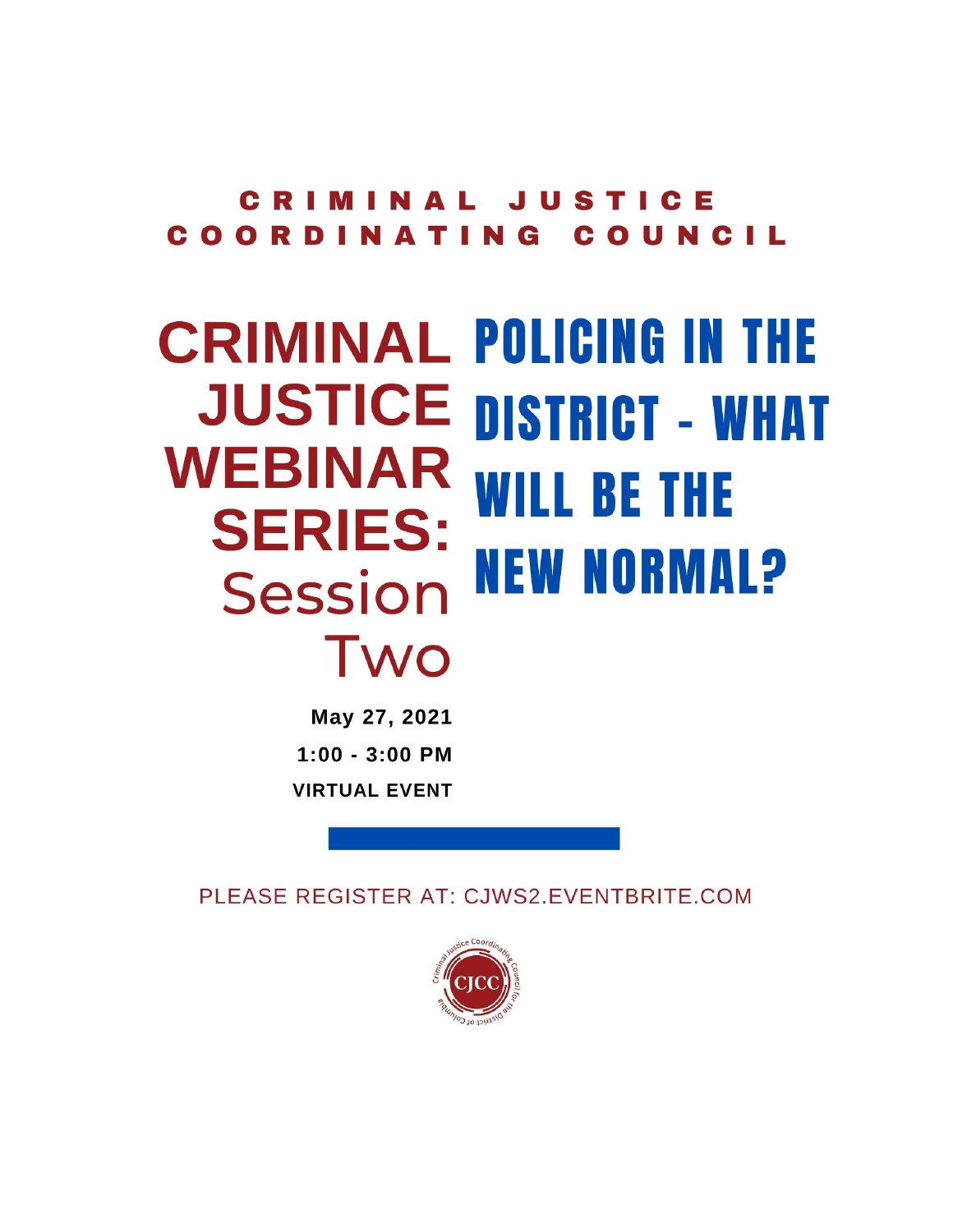## Background

On May 27, 2021, the Criminal Justice Coordinating Council (CJCC) convened the second session of its Criminal Justice Webinar Series. The session was called "Policing in the District – What Will Be the New Normal?"

Across the nation and specifically in the District of Columbia, the unwarranted killing of African Americans by police officers has sparked social protests and calls for police reform and social justice. In response, state and local legislatures, including the DC Council, developed legislation to transform the policing landscape and reallocate funding to support community-driven public safety initiatives. In the District, the D.C. Police Reform Commission issued its final report in April  $2021$ , <sup>1</sup> which includes recommendations for reforming policing in the District and rethinking the city's approach to ensuring public safety. Appreciating the changing landscape and expectations for policing in the District, CJCC assembled a panel—including the chiefs of the Metropolitan Police Department (MPD) and the Metro Transit Police Department (MTPD), in addition to a national expert on police/civilian dynamics, and two community representatives—to share their perspectives on the state of policing in the District.

CJCC Executive Director Mannone Butler commenced the virtual discussion, welcomed the webinar attendees, moderator, and panelists to the program, and highlighted the importance of this convening. She expressed a goal to obtain a clear understanding of what must occur to realize enhanced public safety, transformed policing, and concrete steps to improve civilian/police relations. Director Butler proceeded to introduce Mr. Sean Sheppard, Founder and CEO, Game Changer.

<sup>&</sup>lt;sup>1</sup> [D.C. Police Reform Commission -](https://dcpolicereform.com/) Home (dcpolicereform.com)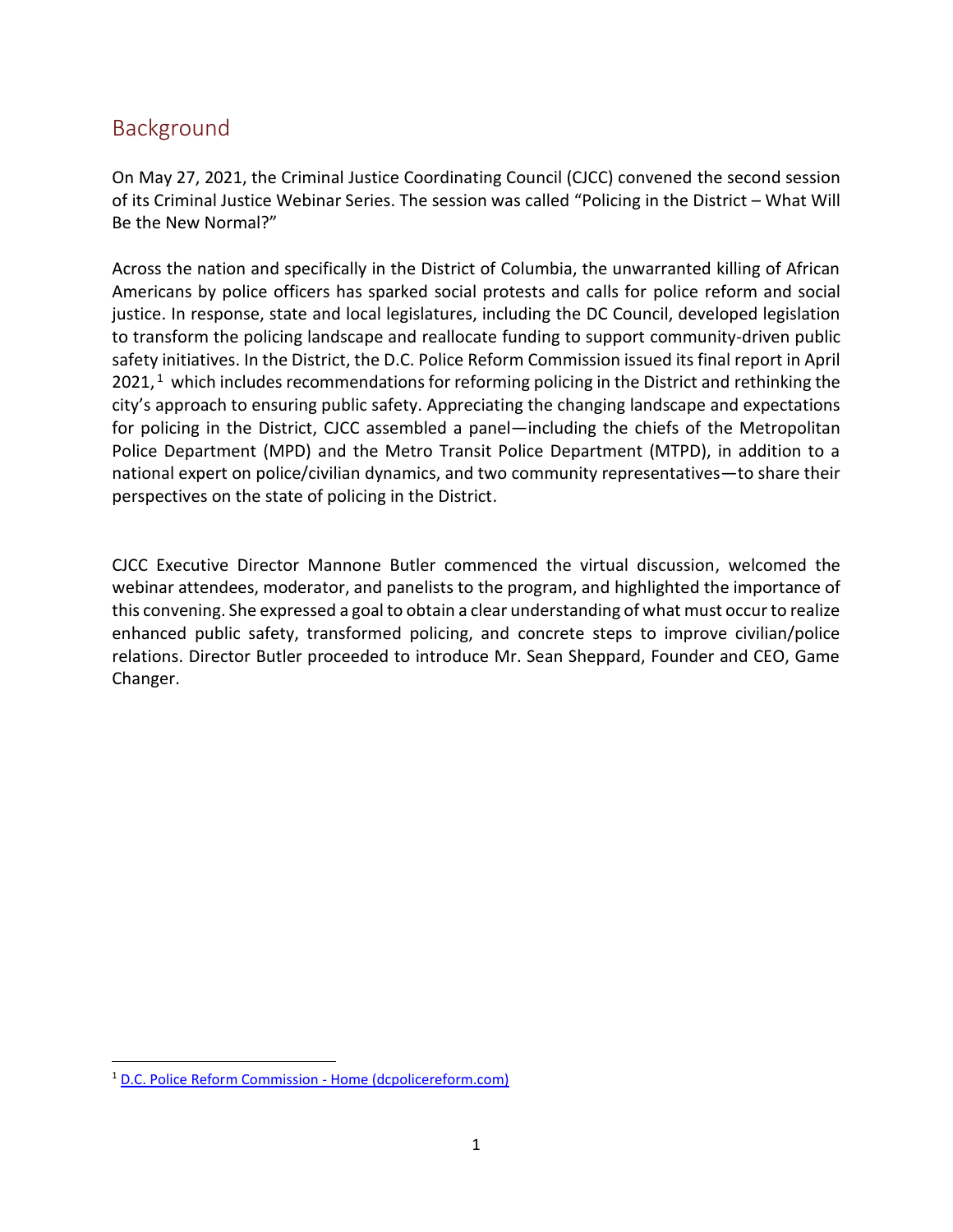## National Policing Landscape Overview





Sean Sheppard, President and CEO of Game Changer, set the stage for the discussion by sharing a national perspective on policing, police-civilian relations, and his work convening focus group discussions designed to glean and change negative perceptions between police and civilians. He shared that his organization works extensively with police associations, elected officials, and communities. The cornerstone of Mr. Sheppard's work focuses on promoting positive and honest dialogue reinforced with social outings shared among civilians and police. According to Mr. Sheppard, Game Changer is transforming the behavioral landscape and perceptions of police and civilians

He explained that the focus groups discussions employ an experiential learning model rooted in behavioral psychology, which is designed to bring about changes in perception, which in turn leads to changes in outcomes, i.e. peaceful outcomes between citizens and police. The focus groups include pre/post-focus discussions between law enforcement officers and civilians. A central component of the process includes at least one social event where attendees can interact personally. Preceding the social events, participants engage in a three- hour discussion designed to identify problem areas and identify solutions.

Sean shared the following information regarding the focus groups he convenes:

- The general public's perception of law enforcement became more positive after the event.
	- $\circ$  64% of civilians viewed law enforcement as more beneficial to the community;
	- $\circ$  71% of civilian participants indicated that they had a more positive view of law enforcement.;
	- $\circ$  68% of law enforcement indicated that they had a better understanding of community members of color.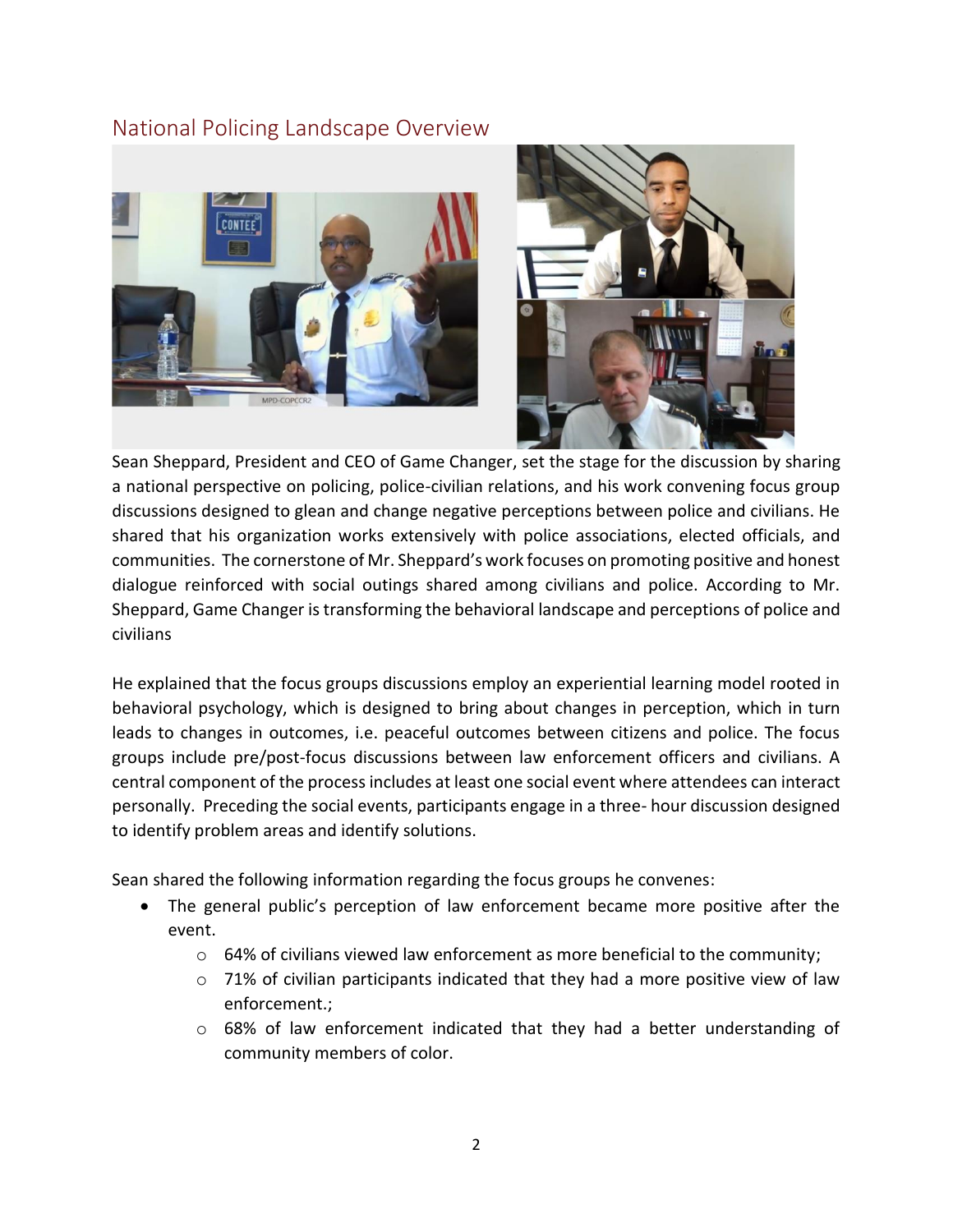## Panel Discussion

The moderator, Ms. Charisma Howell, Director, Georgetown Street Law at Georgetown



- University Law Center introduced the following panelists:
- Robert Contee, Chief, Metropolitan Police Department
- Ashan Benedict, Assistant Chief, Metropolitan Police Department
- Ronald Pavlik, Chief, Metro Transit Police Department
- Brenda Richardson, President, Chozen Consulting, LLC
- Jawanna Hardy, Activist, Guns Down Friday
- Sean Sheppard, Founder & CEO, Game Changer

Ms. Howell commenced the discussion by posing a series of questions.

Policing Overview – "Do We Have the Type of Policing We Want? What Needs to Be Improved, And What's Working Well?"

Assistant Chief Ashan Benedict (MPD) commented that MPD is actively providing training to officers in crisis intervention, 25% of whom are trained as crisis intervention officers. He expressed that the most important goal is to train officers to intervene with each other on use of force matters. As part of that goal, MPD employs the Active Bystander for Law Enforcement (ABLE) training whereby officers can intervene in the actions of their colleagues before use of force escalates. Further, MPD is working with the mayor's office and mental health professionals to incorporate strategies that highlight non-police interventions on crisis calls. Officers also have the opportunity to seek counseling through the Blue Courage program if they experience anxiety or trauma resulting from their work. Finally, Chief Benedict highlighted the creation of the Youth and Family Engagement Bureau designed to work with families and children and strengthen MPD's community engagement.

Ms. Richardson offered that she looks forward to the day when families do not have to have "the



talk" with their children regarding how to engage with police. Further, she emphasized the importance of police employing de-escalation techniques, which she indicated she has witnessed MPD employ, and she cited MPD's work with the community to help ensure COVID-19 safety protocols (social distancing) were adhered to during pop-

up events, i.e., spontaneous block parties.

Chief Pavlik stressed that his department's efforts, like MPD, also include ABLE and Blue Courage training. Further, his department operates under a compact with Congress that requires his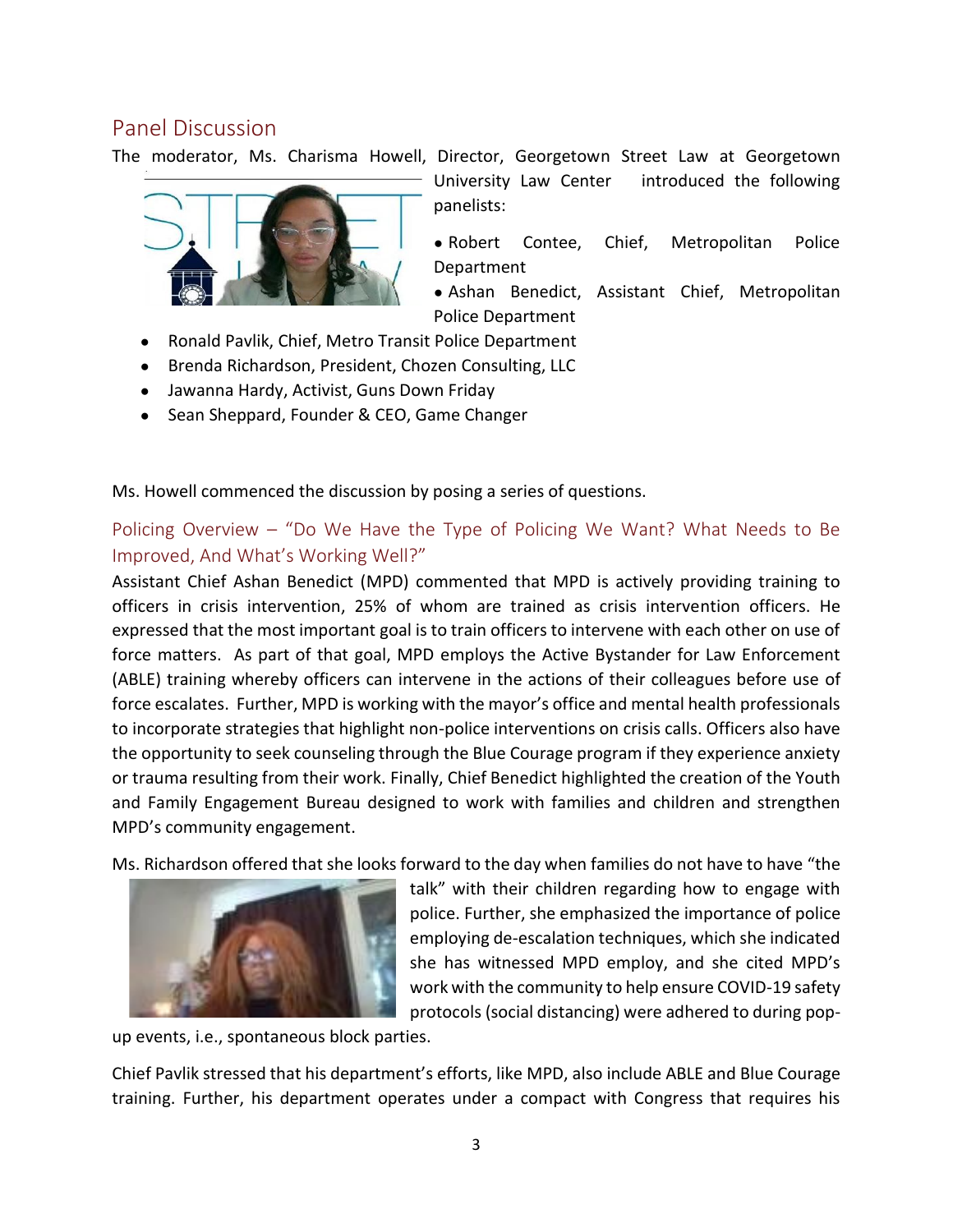officers to receive training that meets or exceeds the training of surrounding jurisdictions. MTPD embraces the principals and pillars identified by the President's Task Force on  $21^{st}$  Century Policing, which requires greater agency accountability.  $2$ 

Upon joining the discussion, Chief Contee hailed the diversity in hiring that MPD is experiencing, including the hiring of more women, individuals from east of the river, and enhanced hiring from the MPD Cadet Program.

Ms. Howell probed Chief Pavlik regarding any policy changes MTPD has underway, considering that schools will be reopening in the fall and that Metro serves as "the nation's capital school bus." The Chief highlighted the creation of the Internal Oversight and Youth Services Bureau with a unit focused on young riders, intended to engage them and emphasize the importance of adhering to Metro safety



protocols to protect traveling youth and other Metro users. Chief Pavlik commented that the existence of an electrified third rail and oncoming trains preset inherent dangers, which are magnified when youth engage in horse-play and rough housing. The Chief emphasized his officers have a responsibility to protect youth from themselves. Members of the Youth Services Bureau wear non-tactical uniforms to appear less intimidating. MTPD is also collaborating with the Deputy Mayor for Education and the Chancellor on programs that emphasize safety as opposed to law enforcement. Lastly, MTPD endeavors to monitor intelligence in collaboration with MPD and participate in daily conference calls to mitigate the potential for violent activities that start on Metro and spillover into neighborhoods when youth depart Metro.

#### Stop Data

Per the NEAR Act, MPD is required to collect and publicly report data on "stop and frisks" conducted by officers. MPD released the "[Stop Data Summary](https://mpdc.dc.gov/sites/default/files/dc/sites/mpdc/publication/attachments/Stop%20Data%20Summary_JAN_JUNE2020.pdf)" for January to June 2020, which revealed that 75% of all persons stopped by MPD in the first half of 2020 were Black, whereas (as of July 2018) Blacks made up only 46.4% of the District's population. Ms. Howell asked what the Summary reveals about policing, and potential bias the data may show regarding Black males.

<sup>&</sup>lt;sup>2</sup> [Final Report of the President's Task Force on 21st Century Policing | Office of Justice Programs \(ojp.gov\)](https://www.ojp.gov/ncjrs/virtual-library/abstracts/final-report-presidents-task-force-21st-century-policing)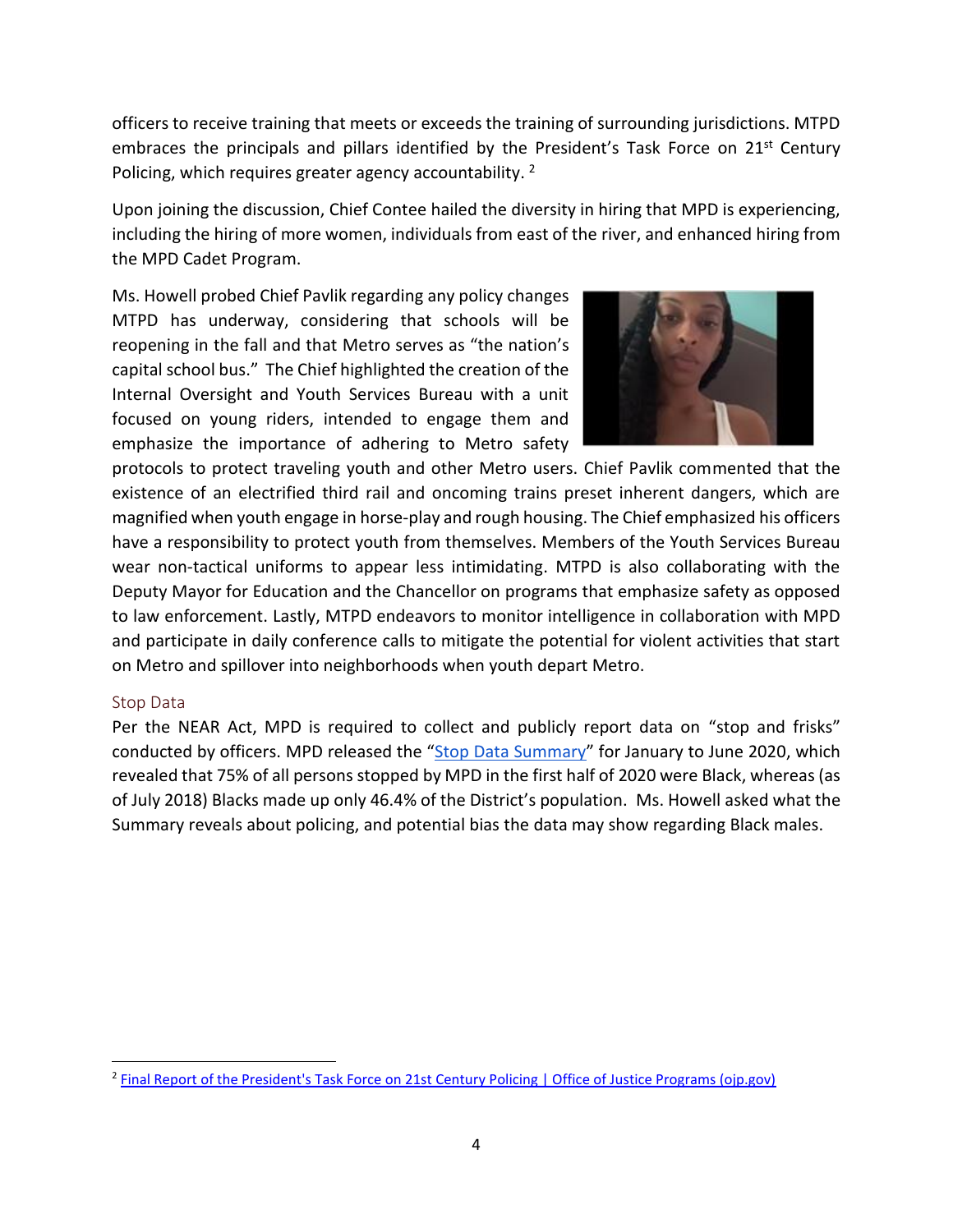

Chief Contee offered that the statistics do not necessarily reflect any bias, although he acknowledged that everyone, including police, suffer from bias. Further, in the performance of their duties, police exercise professional discretion as necessary when making stops, such as to enforce traffic laws and reduce fatalities. The Chief also offered that stop are conducted in response to residents' requests that police be on the lookout (BOLO) for specific persons accused of

crimes, and in turn MPD responds accordingly.

#### Accountability and Funding

With respect to police accountability, Chief Contee stated that the Office of Police Complaints processes cases of alleged police misconduct. He also cited the use of body worn cameras to provide greater transparency of police actions.

Defunding and reallocating funding for policing was addressed during the discussion. The panelists concurred that defunding the police was a non-starter and deemed a misnomer. Chiefs Contee and Pavlik acknowledged the critical responsibilities of their departments and related challenges. Each of them cited the value of providing funding for training and identifying alternative crisis intervention strategies to respond to persons experiencing mental health crises. Neither Chief embraced the proposed defunding strategy. Specifically, Chief Contee offered that the first thing people do when a situation arises is call for police intervention. He acknowledged that other skillsets could be brought to bear as situations warrant, i.e., using a crisis behavioral professional. The Chief noted, however, that you cannot allow criminal behavior to occur unaddressed.

Sean Sheppard offered that demands by individuals to defund the police are confusing. Calling for "defunding" is sometimes unclear (i.e., zeroing out the police department's budget versus decreasing the budget or reallocating resources). He offered that a better alternative is exploring the reallocation of resources and applying them to emerging needs, i.e., mental health, traumainformed services, etc. Mr. Sheppard also highlighted that police departments need to be held accountable, and each officer must be willing to speak up when they see other officers violating the rights of civilians.

Chef Pavlik commented that calls to defund the police would make the efforts to recruit and retain staff more difficult. Chief Contee stressed that the community must determine what it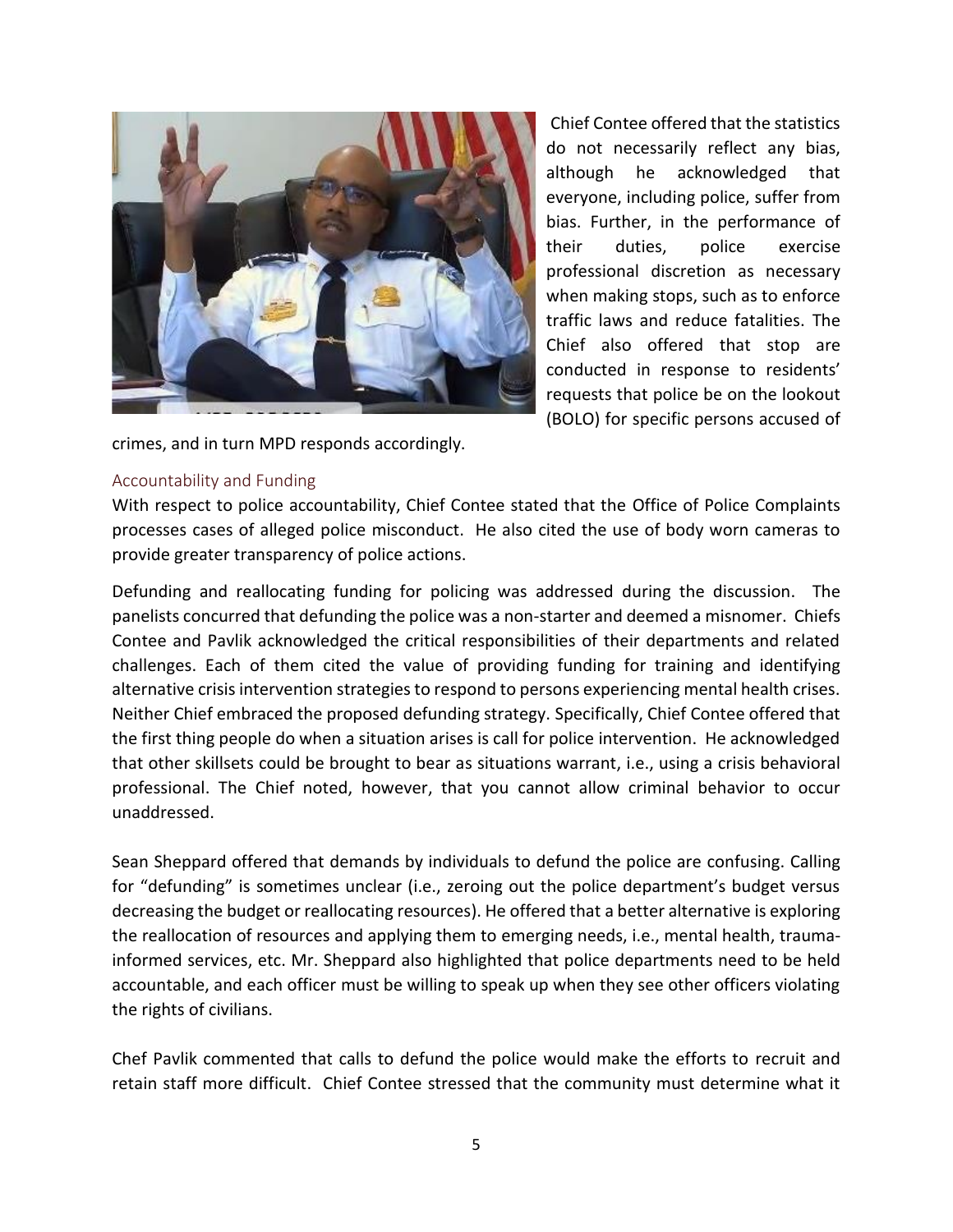wants its police department and officers to do; because when you call the police, they expect to do their job, but must know what those responsibilities include.

Brenda Richardson provided context on police accountability and commented that it is important to look at the data and determine if there is selective enforcement of laws in certain Wards. Conversely, she offered that perhaps citations can be issued for certain infractions as opposed to resorting to arrests.

### Policing Strategies and Prospects, Question and Answers

Executive Director Butler inquired regarding the many functions police departments execute and asked for an elaboration on the challenges they present particularly regarding calls for reform that exceed protecting and serving and include responding to crisis intervention calls, i.e., persons experiencing a mental health crisis. Chief Contee indicated his department recognizes there are opportunities to reset priorities and responses, and there is a corresponding need to identify who and what entity assumes the redefined responsibilities. Chief Pavlik concurred with Chief Contee's remarks and highlighted the importance of the public understanding what the new priorities and expectations are of police departments and what corresponding levels of training is required for officers to fulfill their duties.

Further Director Butler asked a "magic wand" question regarding what the new normal of policing should look like. Chief Contee referred to Sean Sheppard's earlier comments and cited the importance of listening to marginalized communities and voices that are being drowned out by other voices with bigger megaphones and access to computers and the internet. The Chief emphasized it is paramount for the community to define what it wants regarding policing. Further, the Chief offered that it is vital to engage and listen to people and communitiesimpacted by violence.

Director Butler invited the Chiefs to describe what this process could look like. Responses included meeting people where they are experientially and emotionally, reducing conflicts on public transportation that spill over into neighborhoods, not employing a "one size fits all" strategy, and deploying mental health professionals on the streets in hot spots.

Sean Sheppard stressed the importance of changing community and individual perceptions, while proposing that a very small minority (5%) of police might be "bad actors" and similarly only 5% of civilians engage in criminal behavior; yet we focus our attention on the 5% (on both sides) as opposed to the 95% who are trying to do the right thing. Chief Contee concurred and said people are encouraged to say something if they see something. This comes with a corresponding responsibility on the government to ensure bad actors are not immediately released back to the streets to continue their illegal behavior. He lamented that community members tell their children not to talk to police, thereby creating mistrust and non-cooperation. The Chief concluded that perhaps people are not truly ready to engage in honest dialogue.